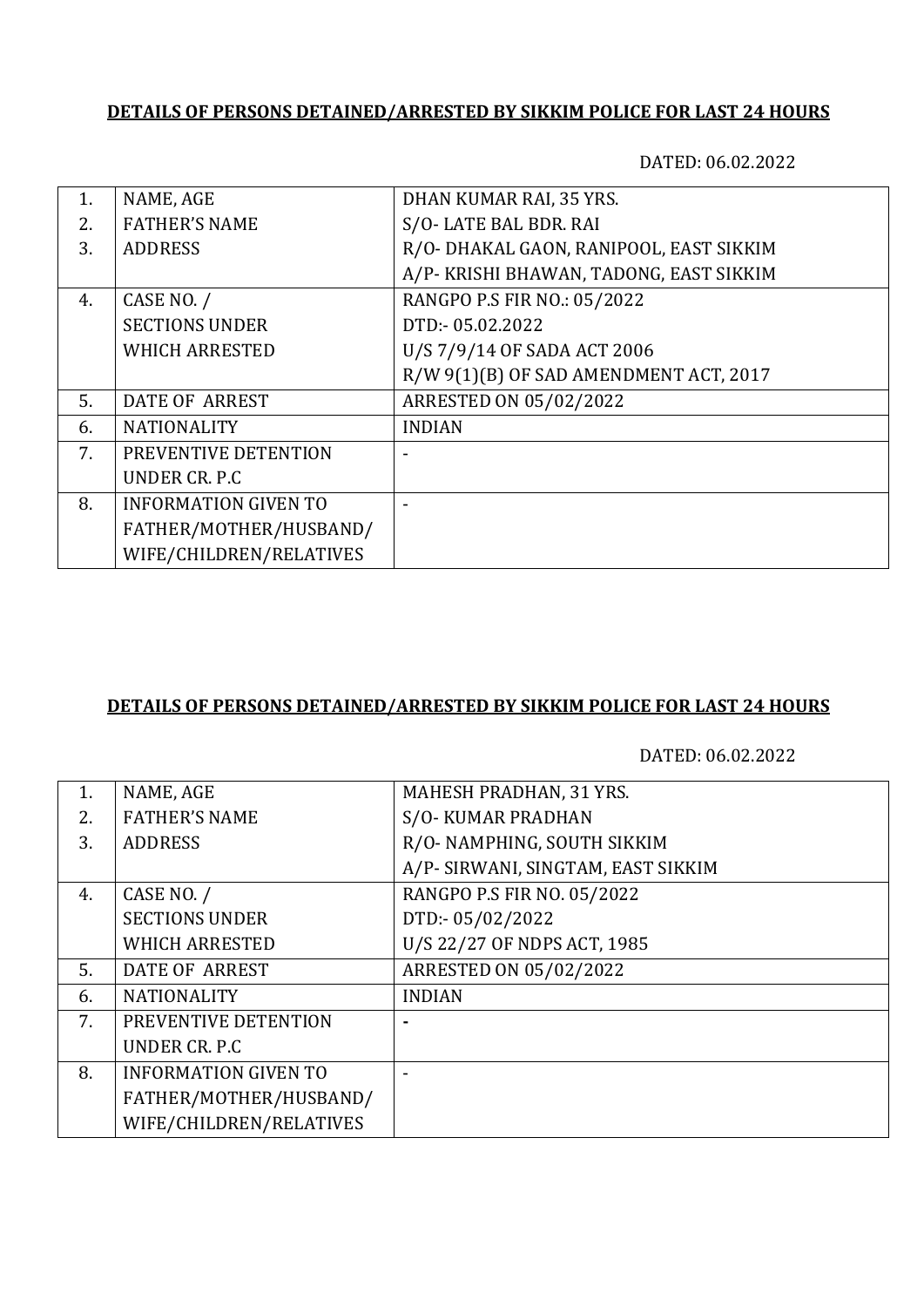DATED: 06.02.2022

| 1. | NAME, AGE                   | (I) MAN BDR. CHETTRI, 26 YRS. |
|----|-----------------------------|-------------------------------|
| 2. | <b>FATHER'S NAME</b>        | S/O- GOPAL CHETTRI            |
| 3. | <b>ADDRESS</b>              | R/O- CHUBA, EAST SIKKIM       |
|    |                             | (II) SUDIP TAMANG, 54 YRS.    |
|    |                             | S/O-LT. SONAM TAMANG          |
|    |                             | R/O RADANG, EAST SIKKIM       |
| 4. | CASE NO. /                  | RANIPOOL P.S CR.P.C CASE      |
|    | <b>SECTIONS UNDER</b>       |                               |
|    | <b>WHICH ARRESTED</b>       |                               |
| 5. | DATE OF ARREST              | BOTH DETAINED ON 05/02/2022   |
| 6. | <b>NATIONALITY</b>          | <b>INDIANS</b>                |
| 7. | PREVENTIVE DETENTION        | U/S 41 CR. P.C                |
|    | UNDER CR. P.C.              |                               |
| 8. | <b>INFORMATION GIVEN TO</b> |                               |
|    | FATHER/MOTHER/HUSBAND/      |                               |
|    | WIFE/CHILDREN/RELATIVES     |                               |
|    |                             |                               |

#### **DETAILS OF PERSONS DETAINED/ARRESTED BY SIKKIM POLICE FOR LAST 24 HOURS**

| 1. | NAME, AGE                   | ANIL KUMAR, 24 YRS.                |
|----|-----------------------------|------------------------------------|
| 2. | <b>FATHER'S NAME</b>        | S/O-LT. OM KUMAR CHETTRI           |
| 3. | <b>ADDRESS</b>              | R/O- DEORALI, GANGTOK, EAST SIKKIM |
| 4. | CASE NO. /                  | RANIPOOL P.S CR.P.C CASE           |
|    | <b>SECTIONS UNDER</b>       |                                    |
|    | <b>WHICH ARRESTED</b>       |                                    |
| 5. | DATE OF ARREST              | DETAINED ON 05/02/2022             |
| 6. | <b>NATIONALITY</b>          | <b>INDIAN</b>                      |
| 7. | PREVENTIVE DETENTION        | U/S 151 CR.P.C                     |
|    | UNDER CR. P.C.              |                                    |
| 8. | <b>INFORMATION GIVEN TO</b> |                                    |
|    | FATHER/MOTHER/HUSBAND/      |                                    |
|    | WIFE/CHILDREN/RELATIVES     |                                    |
|    |                             |                                    |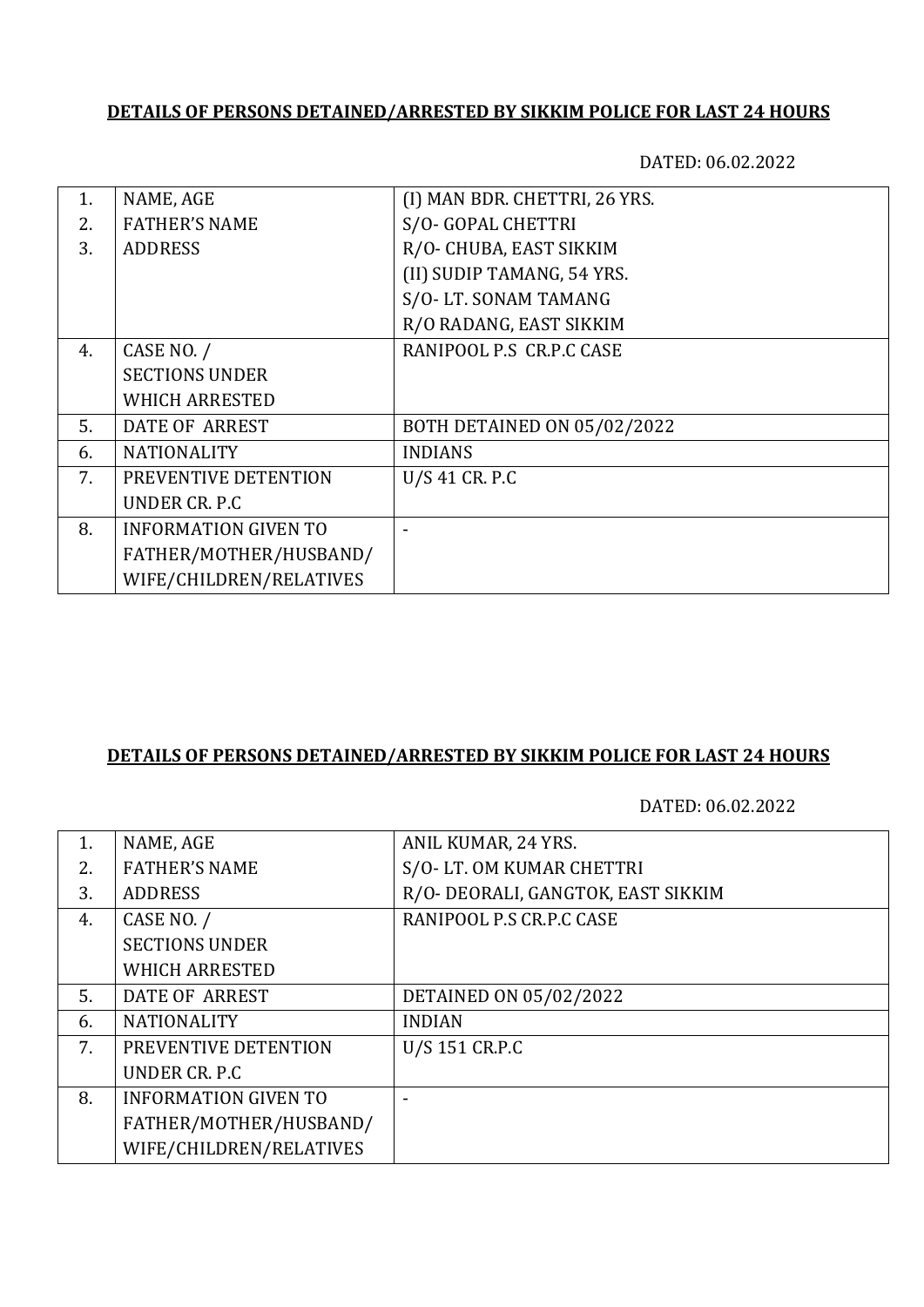DATED: 06.02.2022

| 1. | NAME, AGE                   | SUJAN RAI, 24 YRS.      |
|----|-----------------------------|-------------------------|
| 2. | <b>FATHER'S NAME</b>        | S/O- UMESH RAI          |
| 3. | <b>ADDRESS</b>              | R/O-RUMTEK              |
|    |                             | A/P-TADONG, EAST SIKKIM |
| 4. | CASE NO. /                  | SADAR P.S CR.P.C CASE   |
|    | <b>SECTIONS UNDER</b>       |                         |
|    | <b>WHICH ARRESTED</b>       |                         |
| 5. | <b>DATE OF ARREST</b>       | DETAINED ON 05/02/2022  |
| 6. | <b>NATIONALITY</b>          | <b>INDIAN</b>           |
| 7. | PREVENTIVE DETENTION        | U/S 41 CR. P.C          |
|    | UNDER CR. P.C.              |                         |
| 8. | <b>INFORMATION GIVEN TO</b> |                         |
|    | FATHER/MOTHER/HUSBAND/      |                         |
|    | WIFE/CHILDREN/RELATIVES     |                         |

## **DETAILS OF PERSONS DETAINED/ARRESTED BY SIKKIM POLICE FOR LAST 24 HOURS**

| 1. | NAME, AGE                   | (I) YOGESH SUBBA, 19 YRS.                        |
|----|-----------------------------|--------------------------------------------------|
| 2. | <b>FATHER'S NAME</b>        | S/O- PADAM LALL SHARMA                           |
| 3. | <b>ADDRESS</b>              | R/O-TENZING & TENZING, PANI HOUSE, GANGTOK, EAST |
|    |                             | <b>SIKKIM</b>                                    |
|    |                             | (II) JARINA LEPCHA, 23 YRS.                      |
|    |                             | D/O- KARMA LEPCHA                                |
|    |                             | R/O- SWASTIK, GANGTOK, EAST SIKKIM               |
| 4. | CASE NO. /                  | <b>SADAR P.S SPA CASE</b>                        |
|    | <b>SECTIONS UNDER</b>       |                                                  |
|    | <b>WHICH ARRESTED</b>       |                                                  |
| 5. | <b>DATE OF ARREST</b>       | BOTH DETAINED ON 05/02/2022                      |
| 6. | <b>NATIONALITY</b>          | <b>INDIANS</b>                                   |
| 7. | PREVENTIVE DETENTION        | U/S 169 SPA, 2008                                |
|    | UNDER CR. P.C.              |                                                  |
| 8. | <b>INFORMATION GIVEN TO</b> |                                                  |
|    | FATHER/MOTHER/HUSBAND/      |                                                  |
|    | WIFE/CHILDREN/RELATIVES     |                                                  |